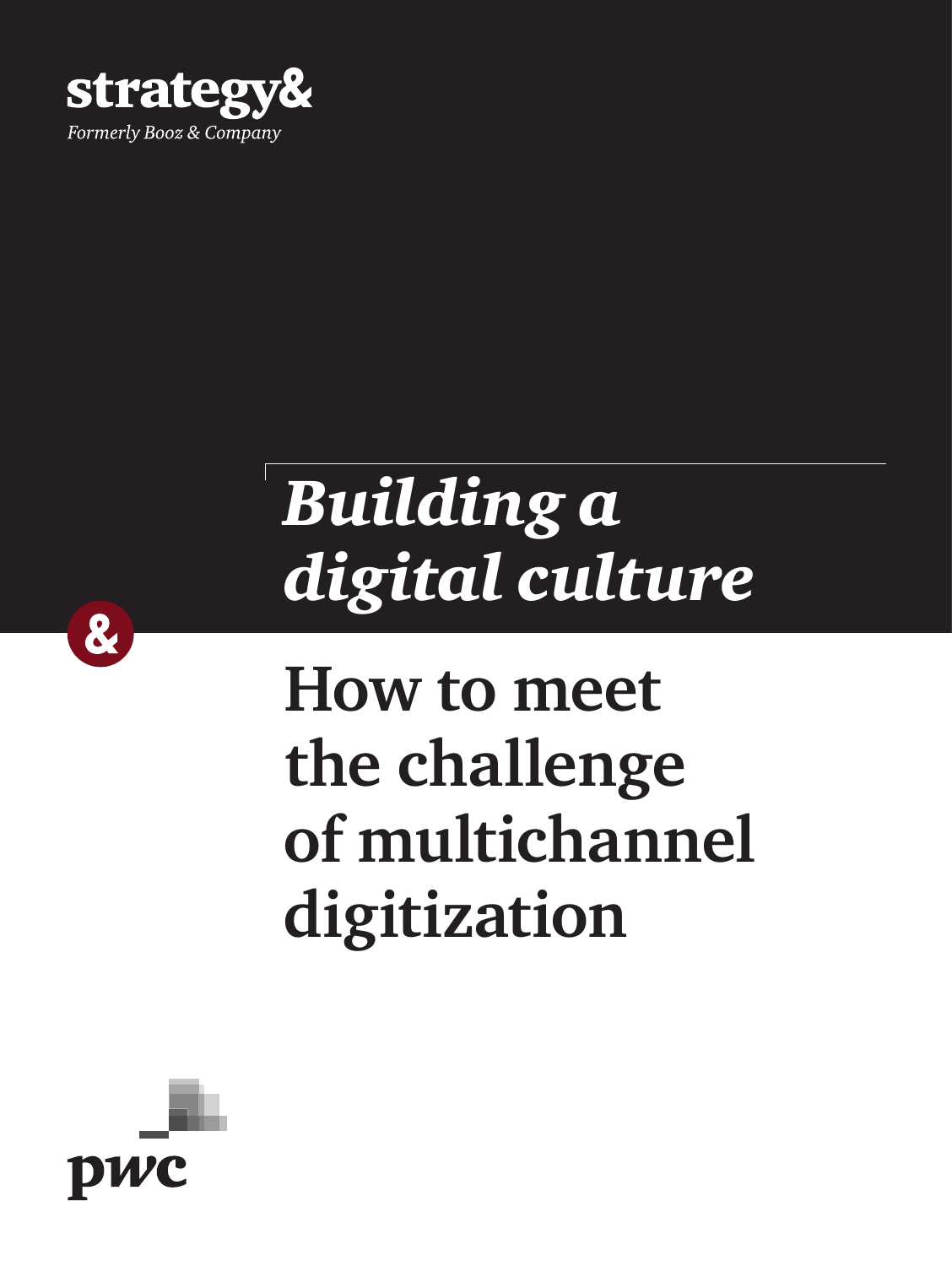#### Amsterdam

**Marco Kesteloo** *Partner* +31-20-504-1942 [marco.kesteloo](mailto:marco.kesteloo%40strategyand.pwc.com?subject=) [@strategyand.pwc.com](mailto:marco.kesteloo%40strategyand.pwc.com?subject=)

#### Beirut

**Bahjat El-Darwiche** *Partner* +961-1-985-655 [bahjat.el-darwiche](mailto:bahjat.el-darwiche%40strategyand.pwc.com%20?subject=) [@strategyand.pwc.com](mailto:bahjat.el-darwiche%40strategyand.pwc.com%20?subject=) 

#### Düsseldorf

**Peter Heckmann** *Partner* +49-211-3890-122 [peter.heckmann](mailto:peter.heckmann%40strategyand.pwc.com?subject=) [@strategyand.pwc.com](mailto:peter.heckmann%40strategyand.pwc.com?subject=)

#### Frankfurt

**Benedikt Schmaus** *Partner* +49-69-97167-437 [benedikt.schmaus](mailto:benedikt.schmaus%40strategyand.pwc.com?subject=) [@strategyand.pwc.com](mailto:benedikt.schmaus%40strategyand.pwc.com?subject=)

#### Houston

**Henning Hagen** *Partner*  +1-713-650-4165 [henning.hagen](mailto:henning.hagen%40strategyand.pwc.com?subject=) [@strategyand.pwc.com](mailto:henning.hagen%40strategyand.pwc.com?subject=)

#### London

**Richard Rawlinson** *Partner* +44-20-7393-3415 [richard.rawlinson](mailto:richard.rawlinson%40strategyand.pwc.com?subject=) [@strategyand.pwc.com](mailto:richard.rawlinson%40strategyand.pwc.com?subject=)

#### New York

**Matthew Egol** *Partner* +1-212-551-6716 [matthew.egol](mailto:matthew.egol%40strategyand.pwc.com?subject=) [@strategyand.pwc.com](mailto:matthew.egol%40strategyand.pwc.com?subject=)

**Rutger von Post** *Partner* +1-212-551-6090 [rutger.vonpost](mailto:rutger.vonpost%40strategyand.pwc.com?subject=) [@strategyand.pwc.com](mailto:rutger.vonpost%40strategyand.pwc.com?subject=)

#### Paris

**Pierre Péladeau** *Partner* +33-1-44-34-3074 [pierre.peladeau](mailto:pierre.peladeau%40strategyand.pwc.com?subject=) [@strategyand.pwc.com](mailto:pierre.peladeau%40strategyand.pwc.com?subject=)

#### San Francisco

**DeAnne Aguirre**  *Senior Partner* +1-415-653-3472 [deanne.aguirre](mailto:deanne.aguirre%40strategyand.pwc.com?subject=) [@strategyand.pwc.com](mailto:deanne.aguirre%40strategyand.pwc.com?subject=)

#### São Paulo

**Fernando Fernandes** *Partner* +55-11-5501-6222 [fernando.fernandes](mailto:fernando.fernandes%40strategyand.pwc.com%20?subject=) [@strategyand.pwc.com](mailto:fernando.fernandes%40strategyand.pwc.com%20?subject=)

#### Stockholm

**Per-Ola Karlsson** *Senior Partner* +46-8-506-190-49 [per-ola.karlsson](mailto:per-ola.karlsson%40strategyand.pwc.com?subject=) [@strategyand.pwc.com](mailto:per-ola.karlsson%40strategyand.pwc.com?subject=)

#### **Vienna**

**Harald Dutzler** *Partner* +43-1-518-22-904 [harald.dutzler](mailto:harald.dutzler%40strategyand.pwc.com?subject=) [@strategyand.pwc.com](mailto:harald.dutzler%40strategyand.pwc.com?subject=)

### *Contacts About the authors*

**Ashley Harshak** was formerly a partner with Booz & Company.

**Benedikt Schmaus** is a partner with Strategy& based in Frankfurt, and a member of the firm's consumer and retail practice. He specializes in digital transformation for retail and consumer packaged goods companies, including e-commerce and cross-channel sales strategies, and related organizational change.

**Diana Dimitrova** is a senior associate with Strategy& based in Munich, and a member of the firm's organization, change, and leadership practice. She focuses on organizational transformation, digital culture, and multichannel strategies, with particular emphasis on challenges related to talent and human capital.

This report was originally published by Booz & Company in 2013.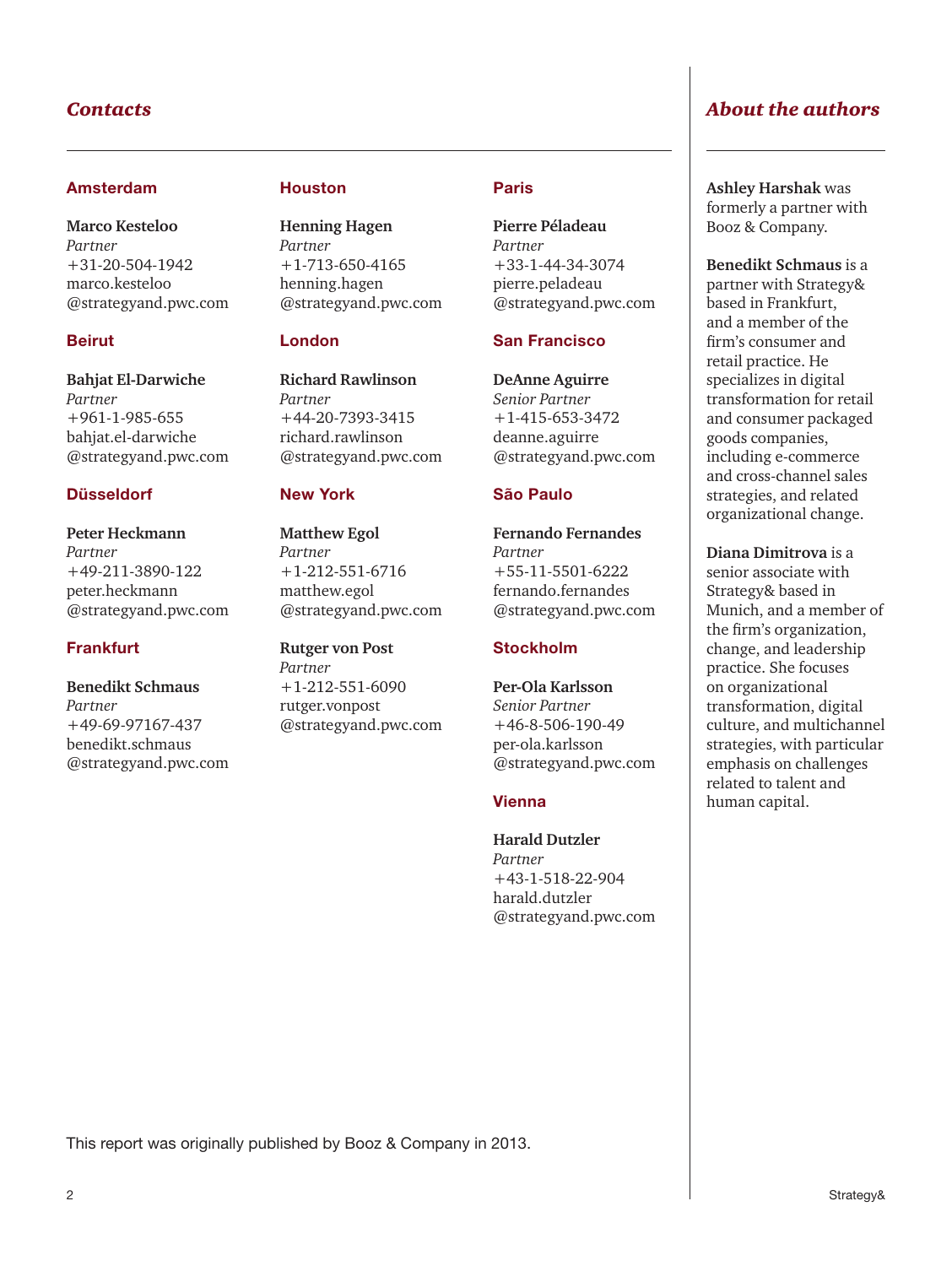### *Executive summary*

 $\boldsymbol{\alpha}$ 

**Many traditional retailers** and other customer-facing businesses have installed new digitally enabled organizations, processes, and systems. Their goal is to remain competitive by building multichannel experiences: attracting shoppers on the Web and through mobile devices as well as through their established retail stores. This approach, however, is not enough in itself to win in the digital age. Even well-designed systems can be undermined by a company's established culture — for example, when employees balk at the new practices required by the new technologies. The result is a divided company: one part moving into the future, the other clinging to traditional sales channels — and a delay in the much-needed transition to a multichannel operating model.

A more successful approach is to fully develop digital capabilities throughout retail operations. This can happen only if there is a company culture that embraces digital media and multichannel capabilities. It takes time to develop a digital corporate culture; the sooner a company acts, the more quickly it will be in a position to compete in this fast-paced, digitized, multichannel world.

Senior management can take practical steps to embed a new way of thinking and new behaviors into business operations, even at the scale of a large retail chain. These steps fall into two categories. First are the formal levers of change — l**eadership policies, role definitions,** and **people processes** — that address the processes and structures that support digitization. They organize the introduction of new digital channels into traditional operations. The second category is the informal levers — **key behaviors, role models**, and **networks** — that help employees start thinking, feeling, and behaving in new ways. Using these formal and informal levers in an integrated fashion can help people adapt to new ways of doing business and enable companies to deliver the multichannel experience that customers want.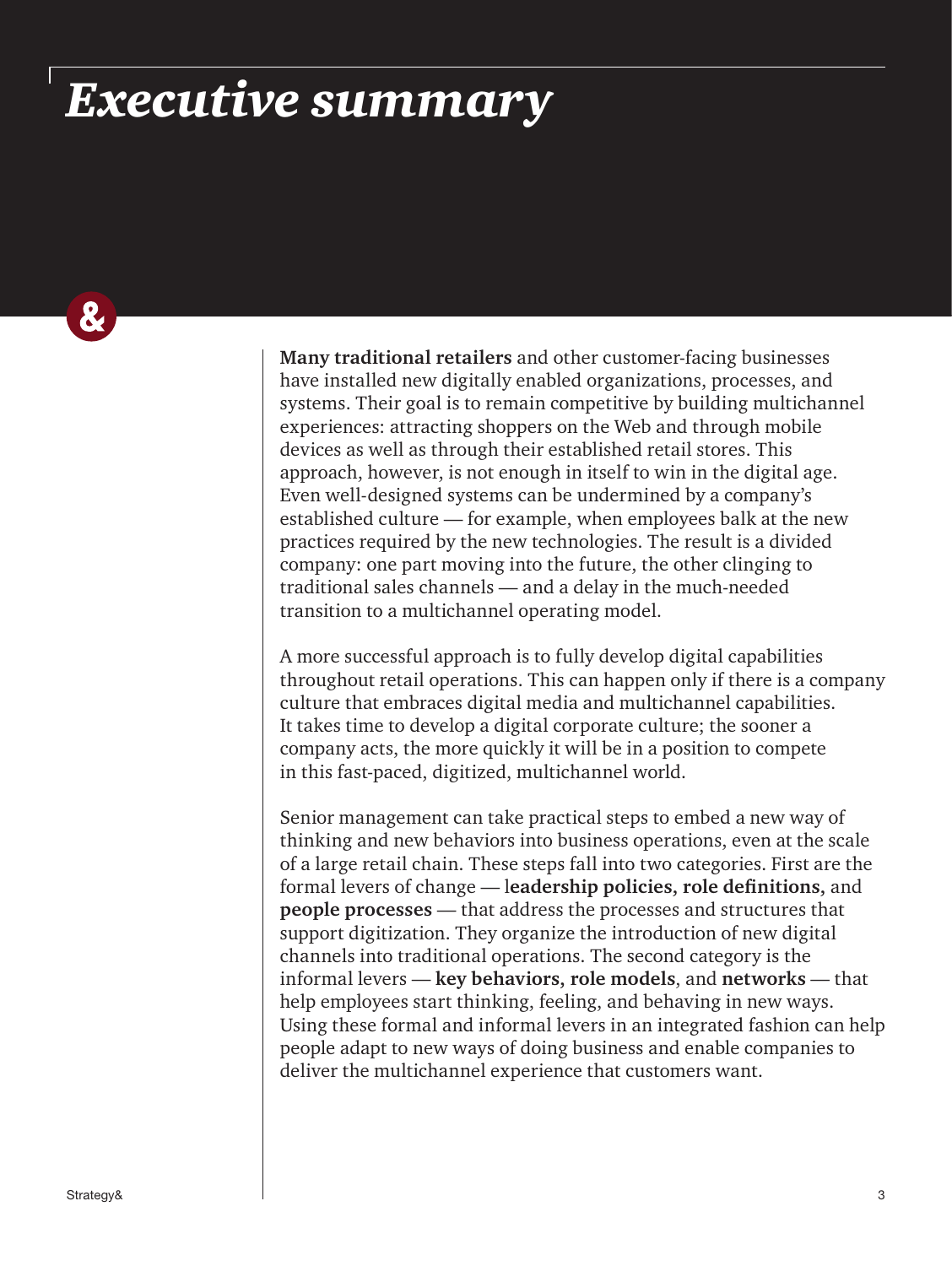## *Digitization meets a legacy culture*

When Peter decided to take on the job of developing new digital sales and marketing channels at a traditional European retailer, he saw it as an exciting challenge. The company had a good reputation, its new website was a slick online portal with innovative social media features. The company was not yet actively integrating its analog and digital sales channels, and had not yet reached strong performance levels in online marketing. But its senior management had visited some state-ofthe-art online retailers, including Zappos.com, and understood what the future could bring. Peter and his team started to build a case for shifting advertising budgets and other processes to focus on online sales.

After 18 months, however, the company was still clinging to its traditional sales channels — which continued to account for more than 80 percent of revenues. Line managers balked at change, and senior management failed to make the necessary decisions to shift resources and reallocate responsibilities. Peter eventually left the company in frustration and joined a startup.

This case study (in which the names of the company and individuals are withheld) is a typical example of how corporate culture can interfere with a shift to a digital identity. Many retailers today are in a similar situation to Peter's company. Their customers demand a seamless shopping experience, where they can choose from a variety of ways to purchase: in a store, online, by catalog, or via smartphone. They get their product information from multiple channels too. But to deliver this experience, and win in the digital age, retailers and other customer-facing businesses need to do more than adopt digital processes and systems. They must develop a distinctive digital capability or identity.

The leaders of Peter's company were sincere in their intention to compete in the digital retail world. They were willing to invest in building the necessary skills. But they did not grasp that there would be cultural resistance, and didn't know how to overcome it when it appeared. Peter himself didn't understand this either. He acted as if all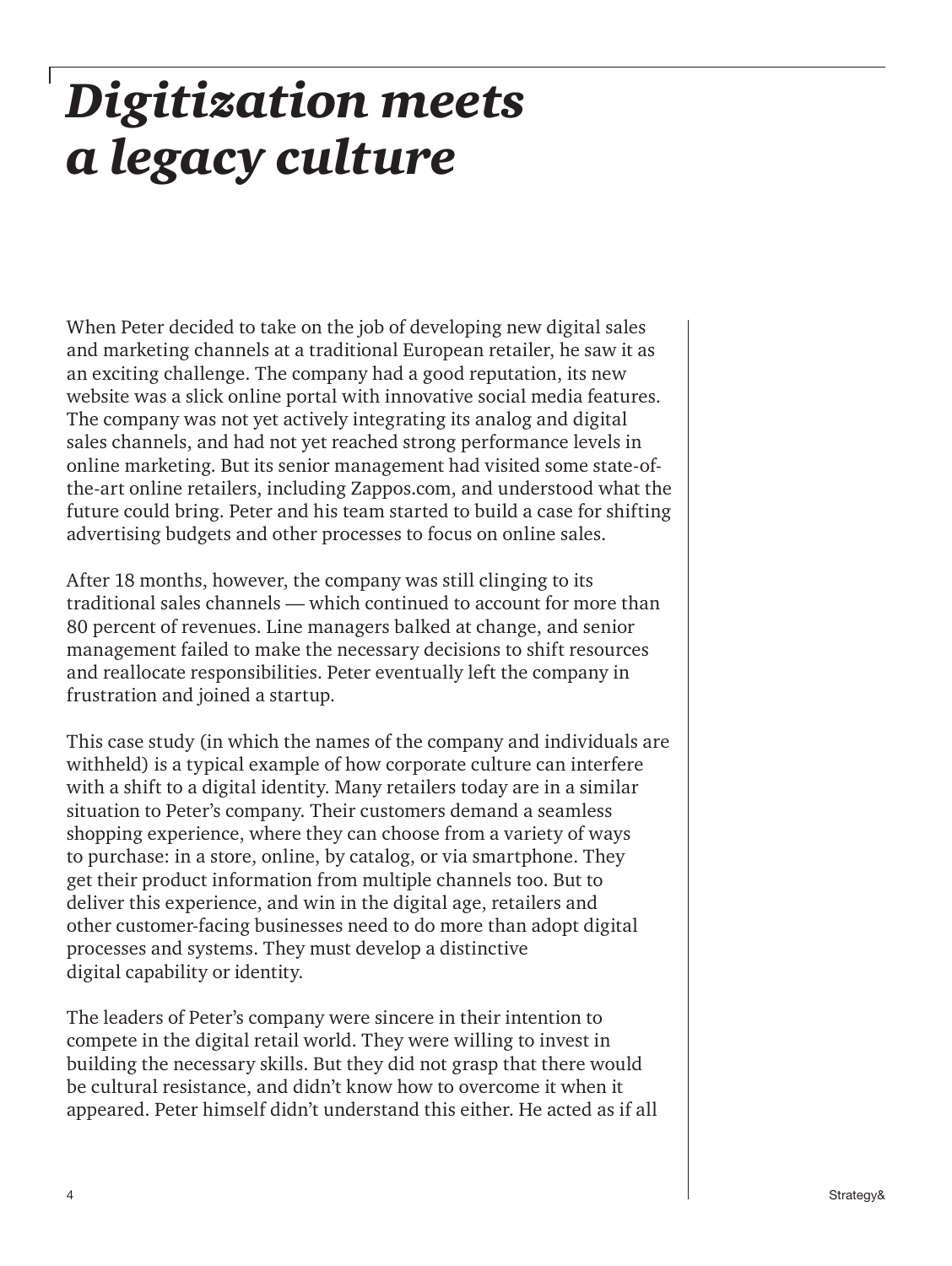he had to do was present a fact-based analysis of the top- and bottom-line benefits of delivering a seamless multichannel customer experience, and the necessary changes in the company would happen on their own.

The cultural resistance that Peter and his company's executives didn't fully recognize was embedded throughout the company. It had grown up over decades of shared experience. Indicators of this resistance could be found in the attitudes held by different divisions about each other, in the networks of informal contacts, and in the incentive structure, which was geared to the status quo. Now that digital technology had changed the rules, and rivals were gaining advantage, the company's culture wouldn't let it compete.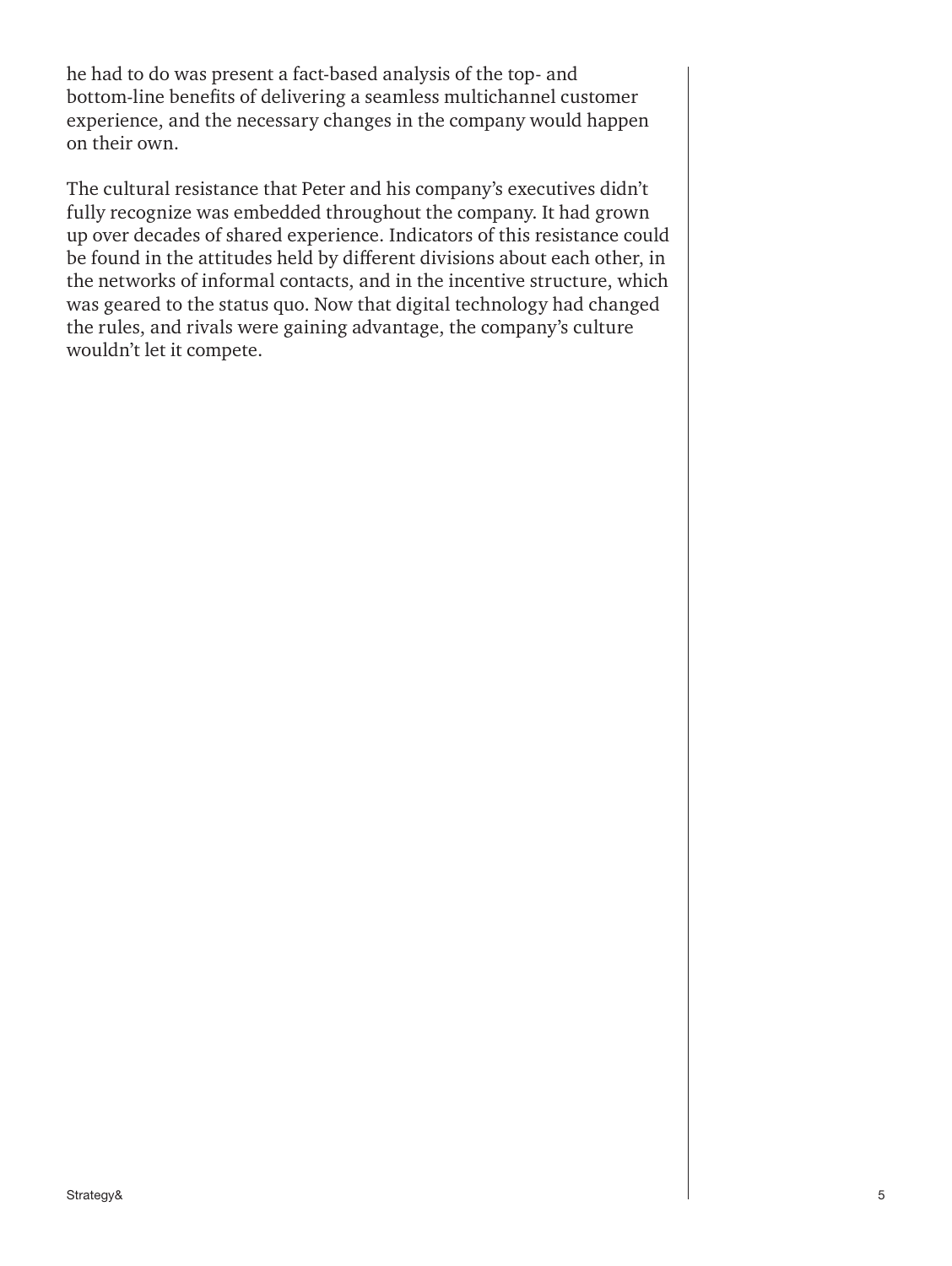### *The challenge of the digital multichannel world*

A digital capability is a cross-functional proficiency in the processes, practices, and customer connections enabled by digital media and infrastructure. This might include, for instance, the ability to convert data from online sales into responsive individually targeted offers that generate more sales; or the ability to provide robust online customer service that answers consumer questions in a compelling way. As this capability becomes ingrained, it gives a consumer-facing company a distinctive identity tied to the electronic media that more and more consumers turn to for shopping. A strong digital identity allows a company to be close to its customers wherever they are, it enables retailers to deliver a new and attractive shopping experience that integrates bricks-and-mortar stores with online and mobile convenience, and it helps build long-lasting customer relationships.

For companies that don't develop this digital identity in time, the carnage on the high street is real. Blockbuster, for example, stuck to its movie disc and tape rental business model even when customers shifted to online streaming. It filed for bankruptcy in early 2013. A similar fate befell high street music giants HMV in the U.K. and Virgin Megastore in France, Borders bookstore in the U.S., and household names such as Arcandor, Neckermann, and Quelle in Germany. Even innovative players such as Best Buy in the U.S. and John Lewis in the U.K. are facing significant competitive challenges that require fundamental restructuring as they, too, are forced to close stores and lay off staff.

Most retailers already recognize the need for change. They want to put in place a responsive digital or multichannel capability, seamlessly integrating storefront, mobile, online, click and collect, catalog, and call-center retailing. They are prepared to retool their existing operations to provide the new capabilities they need — and to invest in the skills to make those capabilities competitive. They may also recognize the need to integrate their old sales and marketing practices with the new.

This kind of major change will work only if there is a company culture in place that enables it — one that embraces, not just tolerates, digital

*A strong digital identity helps a company build long-lasting customer relationships.*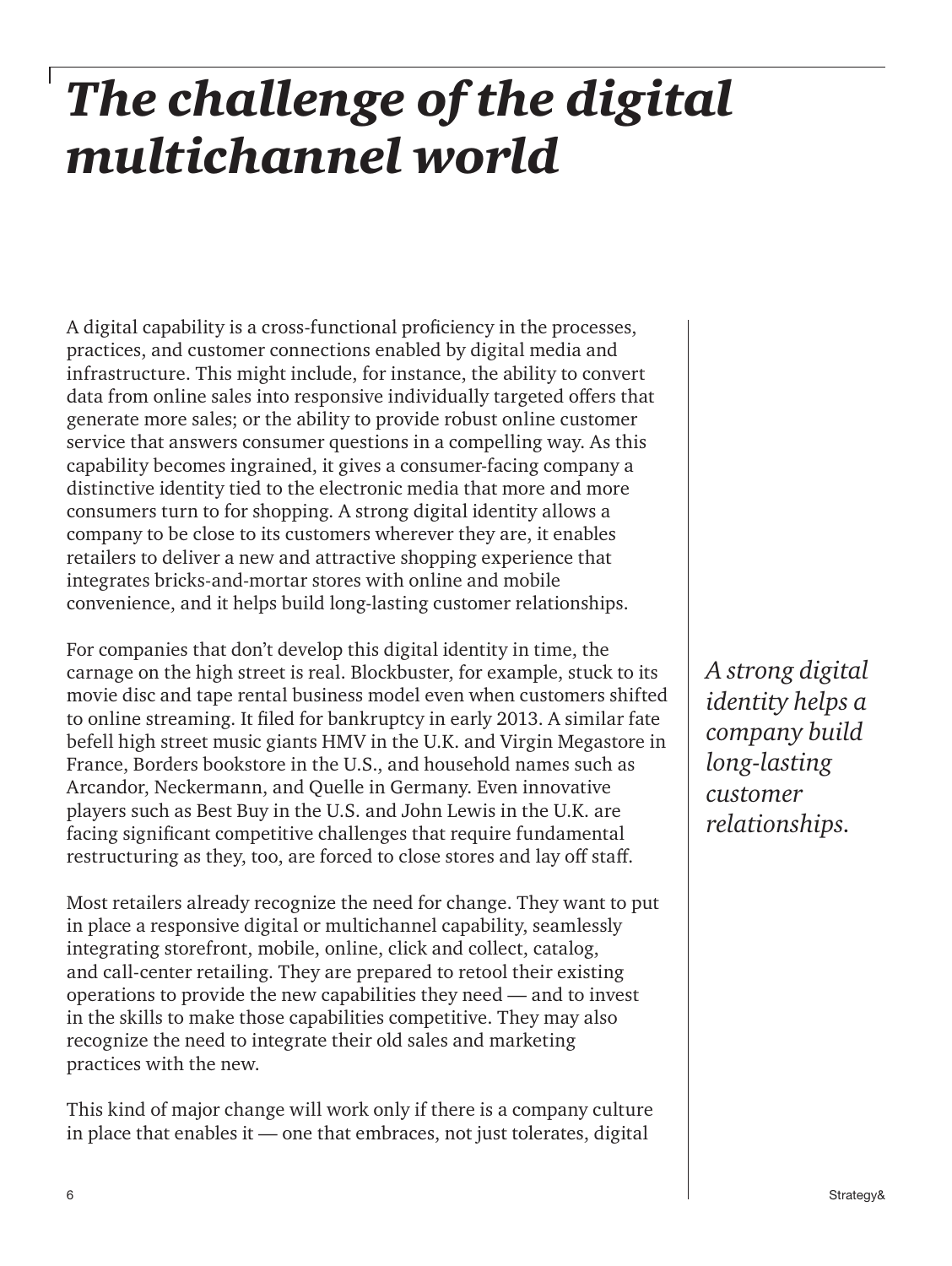media. A retail enterprise needs everyone in the organization to adapt to a new way of working. But companies are not always prepared to develop and nurture the digital corporate culture that makes an organization digitally capable. There are many examples of employees balking at adopting and championing new practices — and the multichannel transition that retailers need is delayed or loses steam entirely.

For example, employees in a large traditional retail chain usually have clearly defined tasks in a hierarchical structure. Decision making is often slow. Processes are organized hierarchically as well, even though they involve successive elements of the value chain. They are carried out in organizational silos that are not sufficiently connected to provide seamless integration between different parts of the operation. These processes are also highly specialized, and set up to meet the needs of an offline selling environment. A digital overhaul of the back-office functions can introduce new software and hardware solutions that integrate the functions previously carried out in silos, and hiring new talent with digital skill sets can introduce elements such as search engine marketing and optimization. But it won't please everyone.

Peter, who came from a company with a true digital culture, plowed on with his own version of what the company should do, without taking the time to learn from the experiences of other staff members or finding ways to convince them to change. In another case, a retailer hired a handful of young employees to develop an online sales platform. Resentful older staff members in product development all but sabotaged the new division by failing to equip the online channel with the latest and most attractive products. Whether conscious or unconscious, this resistance served a purpose: It protected the traditional, offline channel. Meanwhile, the young staffers bridled that the company didn't give them the scope to innovate and that even the smallest decision required a lengthy internal process.

Similar conflicts took place at a large travel company. Employees responsible for bricks-and-mortar stores fought repeatedly with those who managed online sales. This hurt digital sales growth for several years, even though senior management had prioritized the switch to online. The technology proved to be another challenge. Many customers could not find the deals or destinations they wanted online, and they reverted to store visits — or, increasingly, to competitors.

What can traditional retailers do to change their way of working and their culture to fully embrace the digital transformation?

*Companies are not always prepared to develop and nurture the digital corporate culture that makes an organization digitally capable.*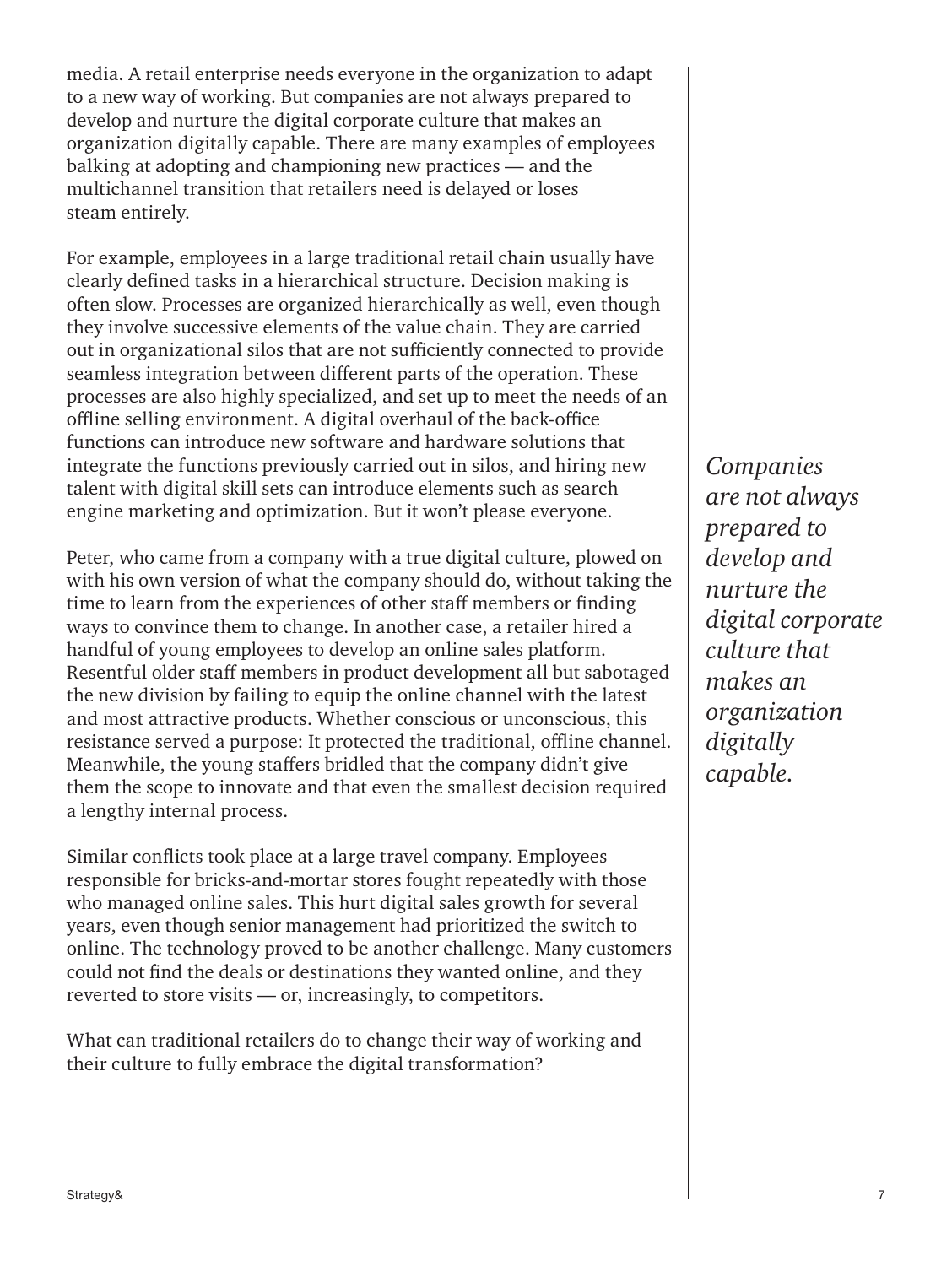### *How to change a culture*

A company's culture — composed of its self-sustaining patterns of behaving, feeling, thinking, and believing — determines "how we do things around here." It gives an organization its personality and shapes both its internal processes and the way it is seen by the outside world. Apple's corporate culture is one of innovation, simplicity, user-friendliness, and elegant design, driven by perfectionism. It is Steve Jobs's legacy, embodied not just in products and how they are made, but also in every aspect of the company's approach to customers and employees. Similarly, Ikea's frugal culture is embodied in every aspect of the company's day-to-day operations, from product development to store design to internal travel policies. This, too, is a reflection of the founder's vision — providing "the many" with quality furniture at low cost — and it is executed by just about all employees, who are recruited and retained because they fit the company's mold.

Culture is not something that changes with a memo from the CEO or with a town hall meeting. It has an intangible quality that requires sensitive nudging and precise targeting of new key behaviors, which is why changing culture takes time. Although culture can't be changed wholesale, it can evolve; you can even use your existing culture and its strengths to generate the change you need. You can look for the few behaviors that already exist in your company that support the new approach. You can reinforce those behaviors in formal and informal ways. By doing this, you can enable the culture to change itself. You can't change the culture just by trying to convince people of the merits of digitization. The trick is to focus on the way people act on a day-to-day basis. Jon Katzenbach, founder of Strategy&'s Katzenbach Center (an institute dedicated to the development and application of innovative ideas for organizational culture and change), notes that it is much easier to act your way into new thinking than to think your way into new actions.

In many cases, only small changes in operations and actions are required to produce a ripple effect throughout an organization. A recent in-depth study of retail backroom practices, conducted by Strategy&, confirms the key role that behaviors play. The study included nine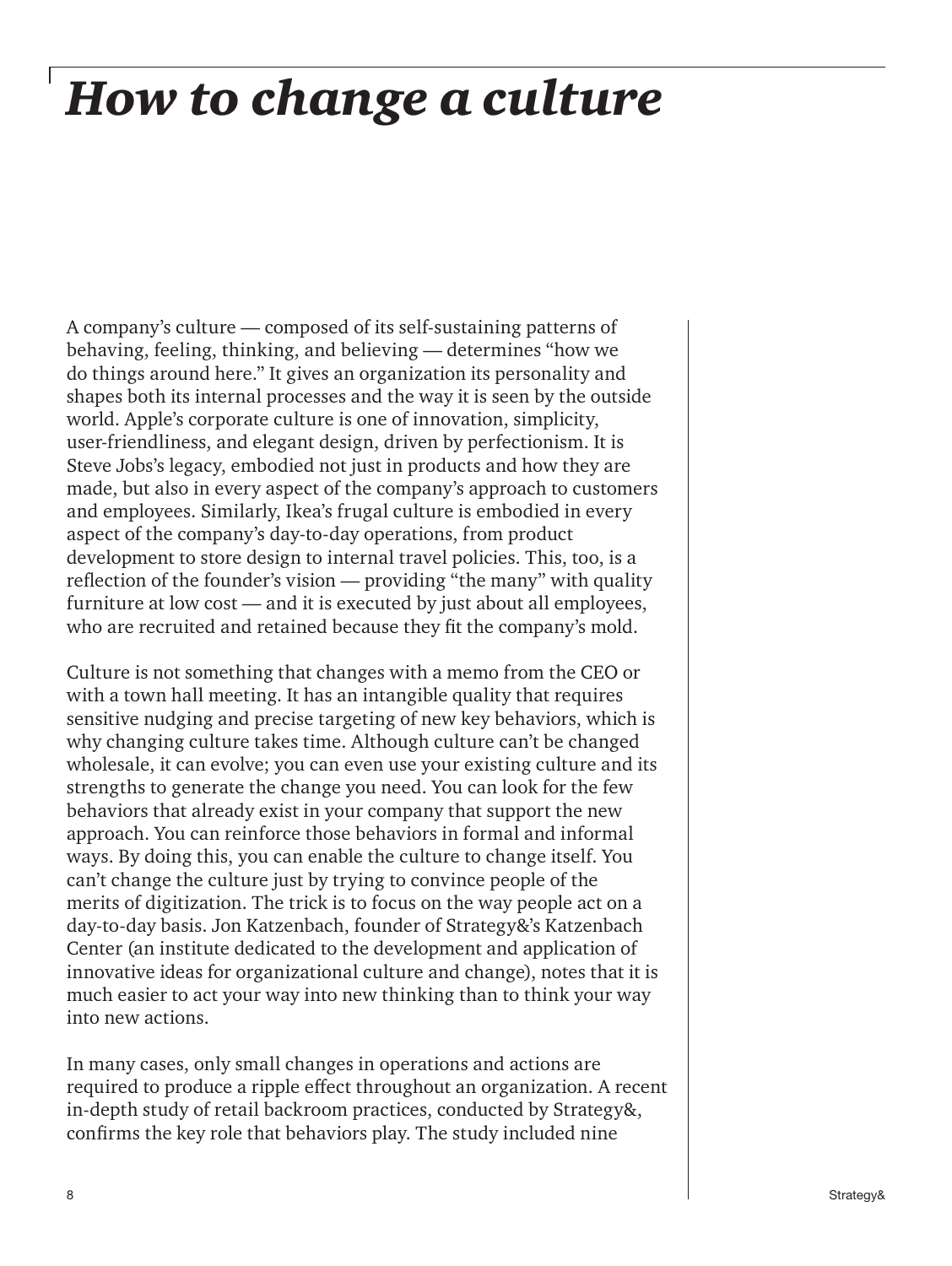retailers, including a mainly analog, bricks-and-mortar model; highly integrated multichannel operations; and pure online players. We found that it is possible to orient behaviors toward a digital culture once you identify what distinguishes the analog, or offline, sales environment from the digital (*see Exhibit 1, next page*).

The process of changing to a digital culture is nuanced, creative, and incremental. Think of how a video goes viral or a fashion takes hold; a consensus builds among a diverse group of people whose opinions are trusted, and that group spreads the word. When there is critical mass, the reach is exponential. A similar dynamic helps a company embrace a digital, multichannel way of working.

We have identified six key levers of change, three formal and three informal, that help companies develop the kind of corporate culture that delivers the multichannel experience (*see "Six Levers to Change a Culture," page 14*). The formal levers — **leadership policies, role definitions**, and **people processes** — smooth the introduction of new digital channels into traditional operations and address the structural processes within a company. They provide the structure for the informal levers — key behaviors, role models, and networks — that address how people do their jobs, day to day.

The most important element, and one that was lacking in Peter's story, is the collection of **leadership policies** that ensure that the most senior executives will not just fully support but actually drive the adoption of a digital culture. At any company committed to a new direction, the top brass has to show 100 percent buy-in in words and deeds. This does not happen merely through command, or through informal behavior. It requires rules and codified practices that certify leadership support.

Steve Ballmer, CEO of Microsoft, says: "Everything I do is a reinforcement, or not, of what we want to have happen culturally.… You cannot delegate culture." In day-to-day terms, this means setting up a series of new policies that will validate the new without trashing the old. Senior executives will be visible emblems of the new culture in their formal pronouncements (including to analysts and investors), in the redesign of their reporting relationships, and in their participation in projects and training.

T-Mobile, for example, wanted to improve its customer service. Top management identified shop floor salespeople who had the best customer service reputations and learned what made them different. Among other levers, T-Mobile then developed a comic book that senior executives were required to roll out across the company. The comic book illustrated the difference between good and great customer service that was accepted, approved, and, most important, used by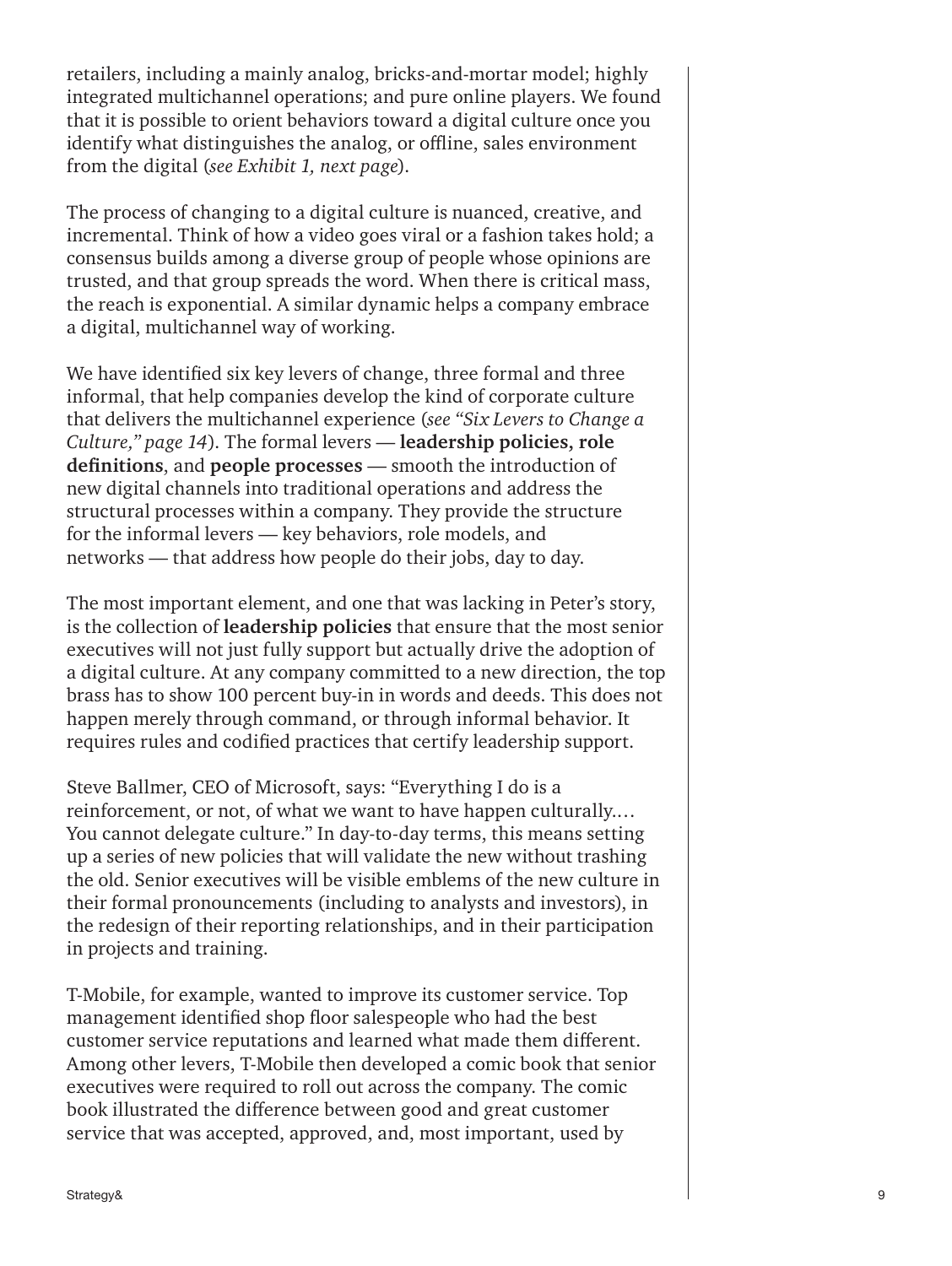### *Exhibit 1* **Features of analog vs. digital culture**

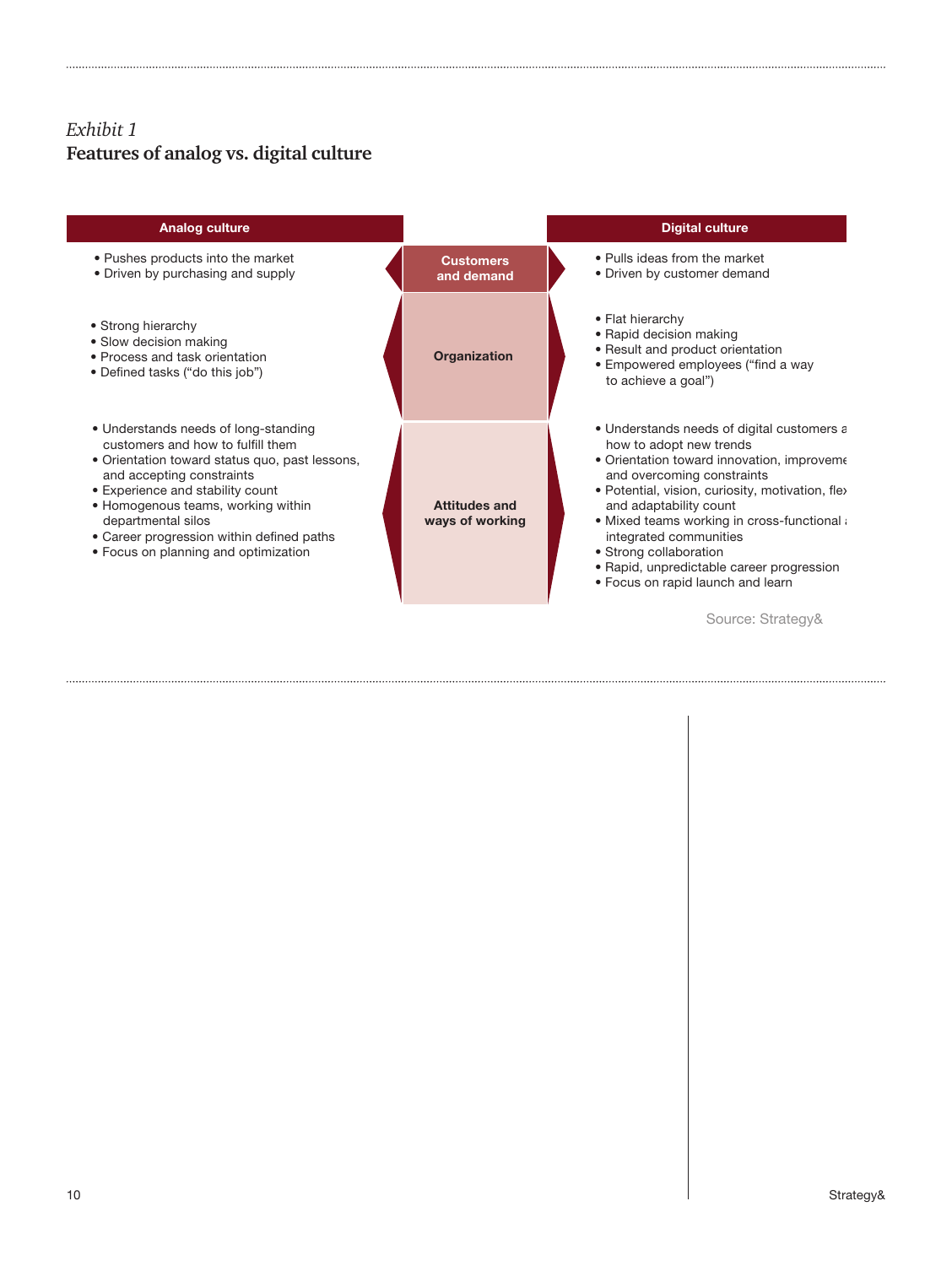T-Mobile employees everywhere. Because employees knew their leaders were watching, they knew line managers and all other levels of the hierarchy were too.

Or consider the case of a traditional retail company in which the slower-paced business processes were reflected in management routines. Management teams met only once a month to make critical business-wide decisions. Even then, the teams often revisited and revised past decisions; in the discussions, they tended to minimize risk and optimize long-standing processes, without spending much time considering the data gathered from online sales.

But then, as competition heated up and the digital retail era dawned, it was an important part of the company's transformation to update its governance processes too. The frequency of management meetings increased to weekly, and people received individual coaching to prepare them to make faster decisions in a more uncertain environment. It took time for management to accept these new leadership policies and behaviors, but ultimately decision making improved and accelerated to support a faster-paced and increasingly digital business environment.

When an analog company starts hiring new staff to implement digital solutions, it must be careful not to create a digital silo for the new employees. Instead it should signal an opportunity for retraining the entire staff. For a multichannel operation to be successful, everyone has to understand how each channel operates and how the channels interconnect. That's where **role definitions** play an important part. They clarify job descriptions that may seem unintelligible to those not familiar with the specifics of the digital business. In a multichannel operation, salespeople are not just those who meet customers on the shop floor; they answer phones at call centers, they reply to online chat, they process orders from the Internet, and they can also be staffers who track Facebook and Twitter. These and other roles need to be clearly designed, so employees see themselves as part of the bigger picture. When people don't understand how they fit into a changed organization, it can lead to unnecessary churn, which is costly and disruptive. Effective role design manages expectations and illustrates the types of career paths available.

Another important formal lever to consider is **people processes** — the functions usually associated with the human resources department, such as hiring, training, performance evaluations, career planning, and incentives that give people reasons to embrace new attitudes and behaviors. This lever is particularly relevant in shifting to a multichannel world where the criteria for evaluation will change because the nature of job functions change. For example, in an analog world, the person on the shop floor can easily figure out commissions by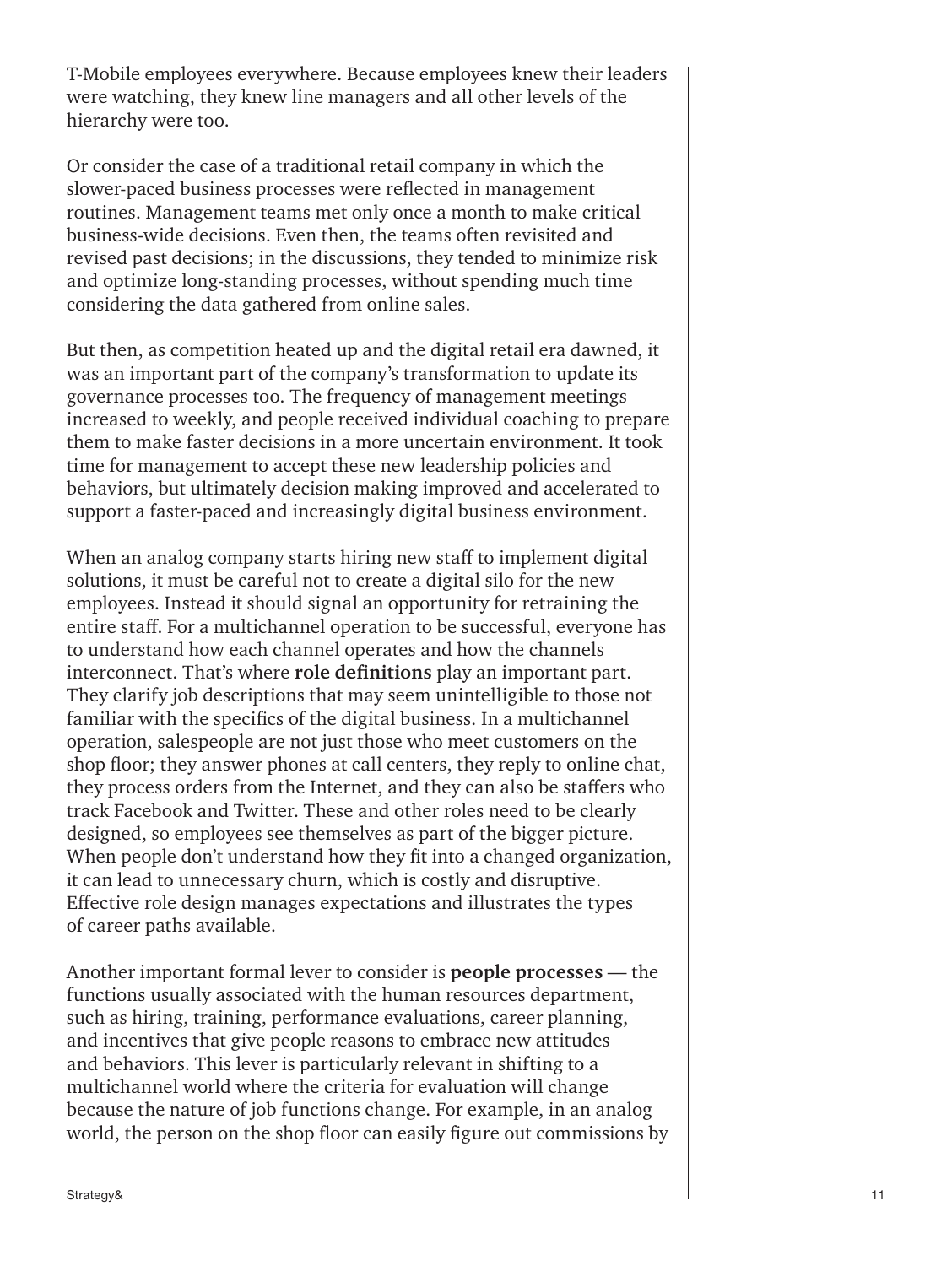ringing up end-of-day sales. But with online purchases, "click and collect" (online ordering with in-store pickup), and telephone sales promotions from the store all feeding into the bottom line, tallying commissions becomes more complex. If the range of platforms is not reflected in the incentive structure and career paths, employees may not have the incentives to encourage digital and multichannel sales, particularly if management focuses solely on one channel, ignoring the others, and does not recognize in monetary terms the contribution of team members at all points along the customer journey. The same is true in reverse. Even when management makes online sales a strategic priority, in the beginning online will account for only a small percentage of sales. If this reality is not recognized in the incentive structure, it will be hard to motivate employees to invest time and energy into building the online business.

One example of a multichannel incentive system comes from a large German technology retailer that is trying to build up its online sales, which account for less than 10 percent of the company's total sales today. That share needs to grow if the company is to compete with online-only retailers. The company wanted to convince franchise store managers that the two channels were complementary, so it sorted all online sales by postal code and then allocated them to the nearest physical store, effectively double-counting online sales. This gave store salespeople a strong incentive to push both offline and online sales to improve their overall performance.

A different, more nuanced approach is required for the second group of levers for culture transformation, the informal levers. Here we are talking about how people do their jobs. The first step is to identify a few **key behaviors** that are geared to helping people adapt to a digitally oriented culture and boost the multichannel experience. For example, to encourage people to think out of the box and embrace the new, one global consumer electronics company includes a section for "creativity and curiosity" on its performance reviews. The company values an employee who "comes up with new and unique ideas, easily makes connections, questions conventions,…can shift gears comfortably, [and] handles risk and uncertainty."

Zappos, the online shoe retailer that is now part of Amazon, ensures that all of its employees deliver its customer service culture by having everyone, from accountants to office assistants, spend a small part of the day answering the customer service hotline. They are also given a small, discretionary budget to respond quickly to customer problems. If a customer sounds upset, a staffer can decide on the spot to send an extra product or a bunch of flowers. The autonomy instills a sense of responsibility and identification with the ethos of customer service.

*The first step is to identify a few key behaviors that help people adapt to a digitally oriented culture and boost the multichannel experience.*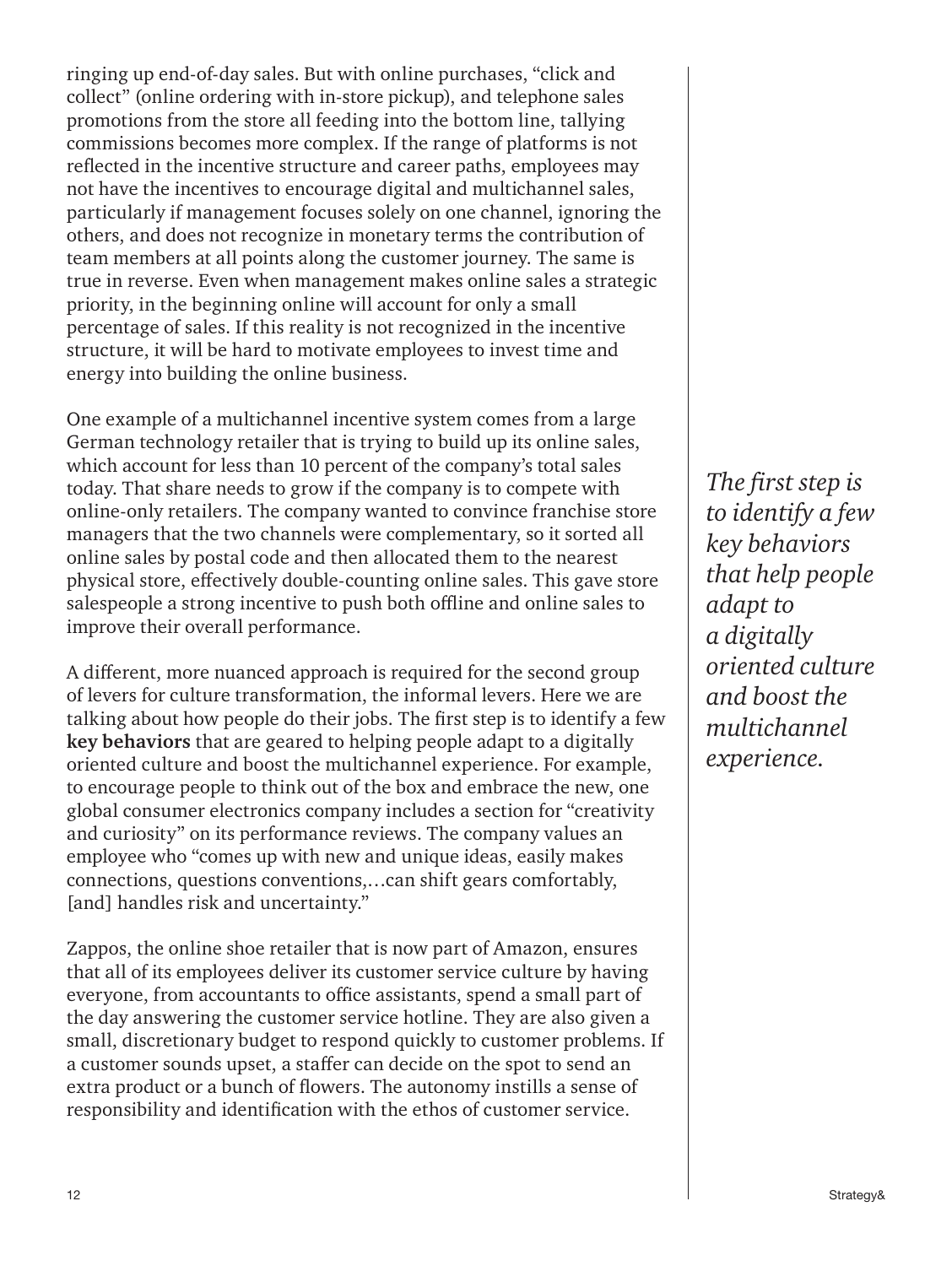Just as leadership has to embrace the new digital direction, managers need to focus on finding good **role models** to spread the word. These evangelists of change, often called pride builders, help to motivate others and demonstrate the new behaviors in the organization. Once the pride builders have been identified, companies can leverage their insights and behavior to influence co-workers. For example, one German retailer struggling to develop a social media presence identified people who understood the benefits of this channel and had the required skills, and it deployed them in separate departments to spread the word. Its use of social media to boost sales increased significantly.

This informal approach can go viral inside a company simply by using the multiplier effect of formal and informal networks. These can be online communities, but also gatherings within the company of staff from different departments for sports activities and other shared interests. Word-of-mouth is a powerful tool; if pride builders and role model managers share their enthusiasms in informal groups, they create an opportunity to exchange ideas and promote collaborations that can reinforce the new digital culture and create a ripple effect throughout the company.

Best Buy, famous for its highly qualified in-store salespeople, realized that their knowledge was not reaching customers who shopped online, a part of the business that was growing rapidly. It developed a social network tool called Twelpforce, which lets people anywhere tweet a question to the Best Buy staff, who respond in real time. This not only leverages expertise and validates the shop floor staff, but also boosts online sales and provides customers with great service across channels.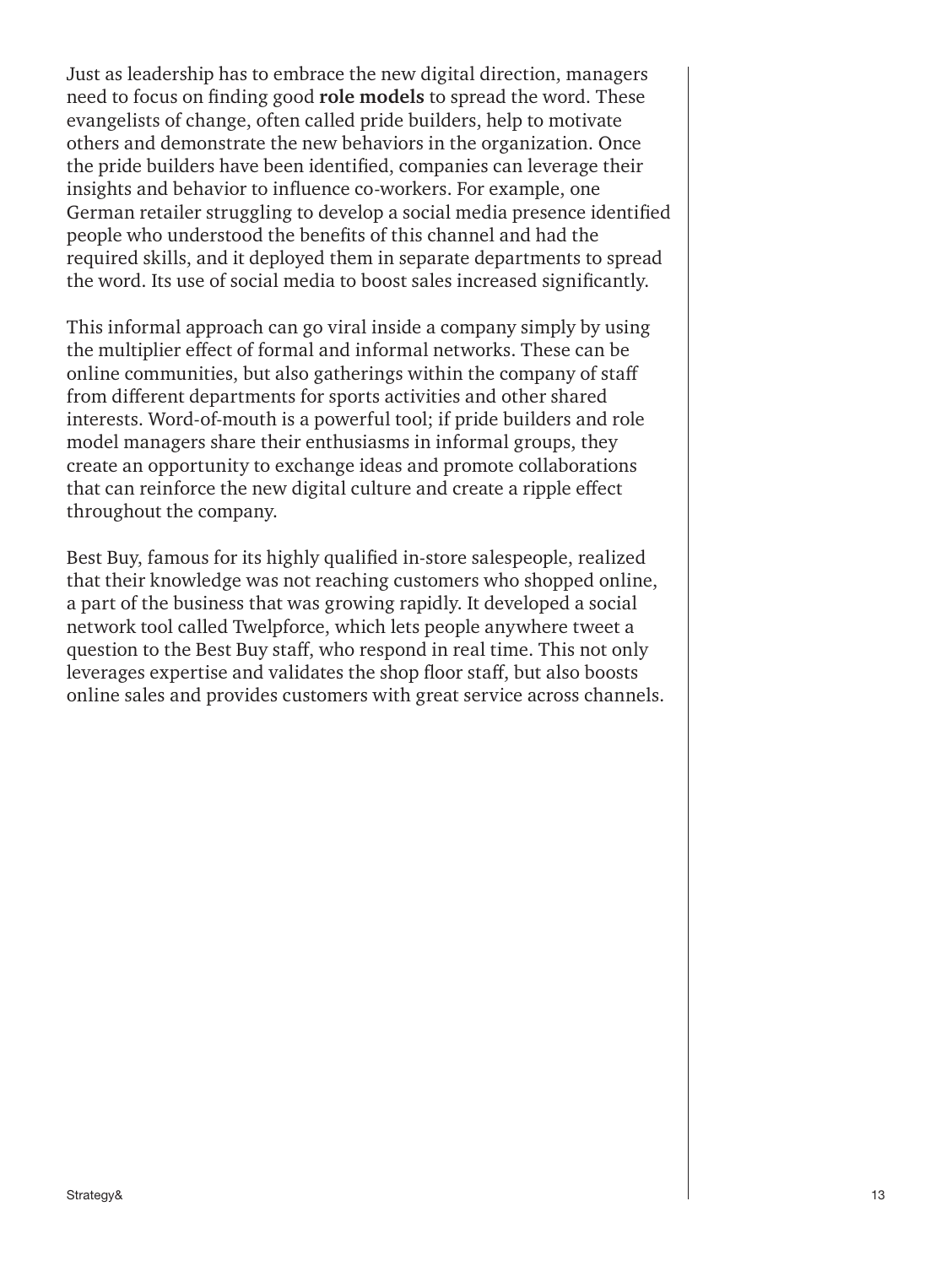#### *Six levers to change a culture*

Formal levers govern the processes and structures of management — including incentive and bonus structures, reporting lines, and career paths.

- *• Leadership policies:* One hundred percent buy-in from the top of the company is demonstrated in words and deeds.
- *• Role definitions:* Job descriptions detail what people do, and thus give staffers a clear career path that validates both the analog and digital worlds.
- *• People processes:* The human resources department understands the need to hire, train, and reward people based on the corporate goal of delivering the multichannel experience.

Informal levers determine how the structures are translated into action every day in the behavior patterns of employees throughout the company.

- *• Key behaviors:* Decision makers pick just a few incremental changes in everyday practice to make a difference in introducing digitization.
- *• Role models:* Executives identify (or hire) people who epitomize the key behaviors and promote them throughout the company.
- *• Networks:* People throughout the company take part in informal networks, such as clubs and social groups, to spread the word.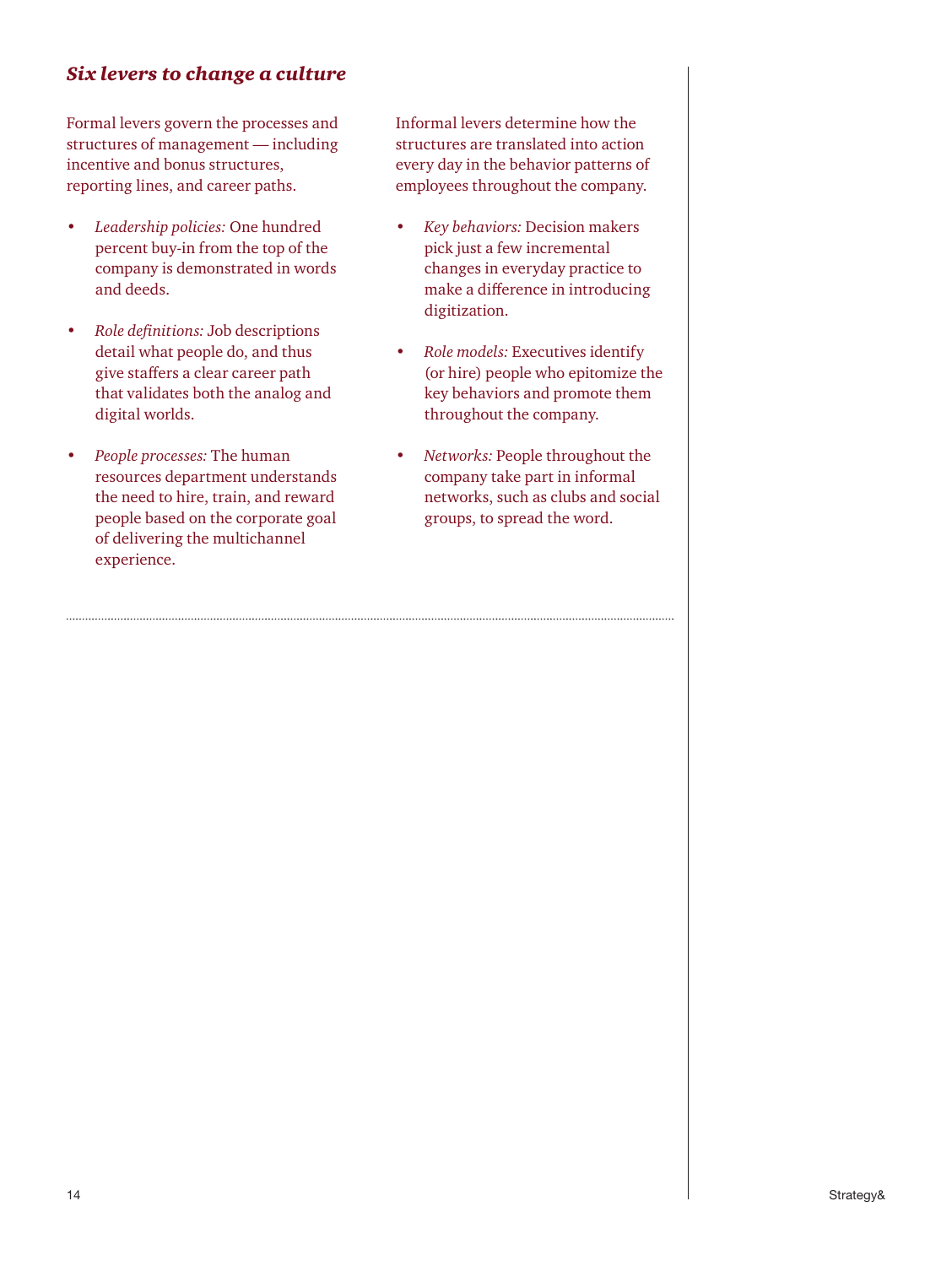### *Embracing the digitization path*

To fully embrace the digitization path requires companies to adopt new ways of working. In short, they must develop a digital culture. They can use the formal levers to help change processes and adapt organizational structures and roles and responsibilities. They can use the informal levers to encourage people to change the way they think, feel, and behave to embed the digital way of doing business in their day-to-day work. If senior management addresses only the formal aspects and develops structures without targeting critical behaviors, the transformation is unlikely to take root over the long term; similarly, a push to change behavior just by bringing in role models and nurturing pride builders will have limited success if the more formal corporate structures that support the staff are not in place to sustain it.

Peter, the ambitious and motivated manager who sought to introduce digitized sales channels into a more traditional retailer, was thwarted by his reliance on formal structures. Because senior management didn't grasp the full picture and failed to walk the talk, Peter's success depended on his ability to talk directly and informally to his threatened colleagues. When he couldn't or didn't do that, the organization resisted taking on its new digital identity. The urgency to adapt to the multichannel experience that customers are demanding is real. Few weeks go by without news of another corporate bankruptcy. By understanding the process of digitization and the important role that corporate culture plays in determining the success of its implementation, companies can transform themselves to compete in this multichannel mix. As Tony Hsieh, founder and CEO of Zappos, says: "If you get the culture right, most of the other stuff will just take care of itself."